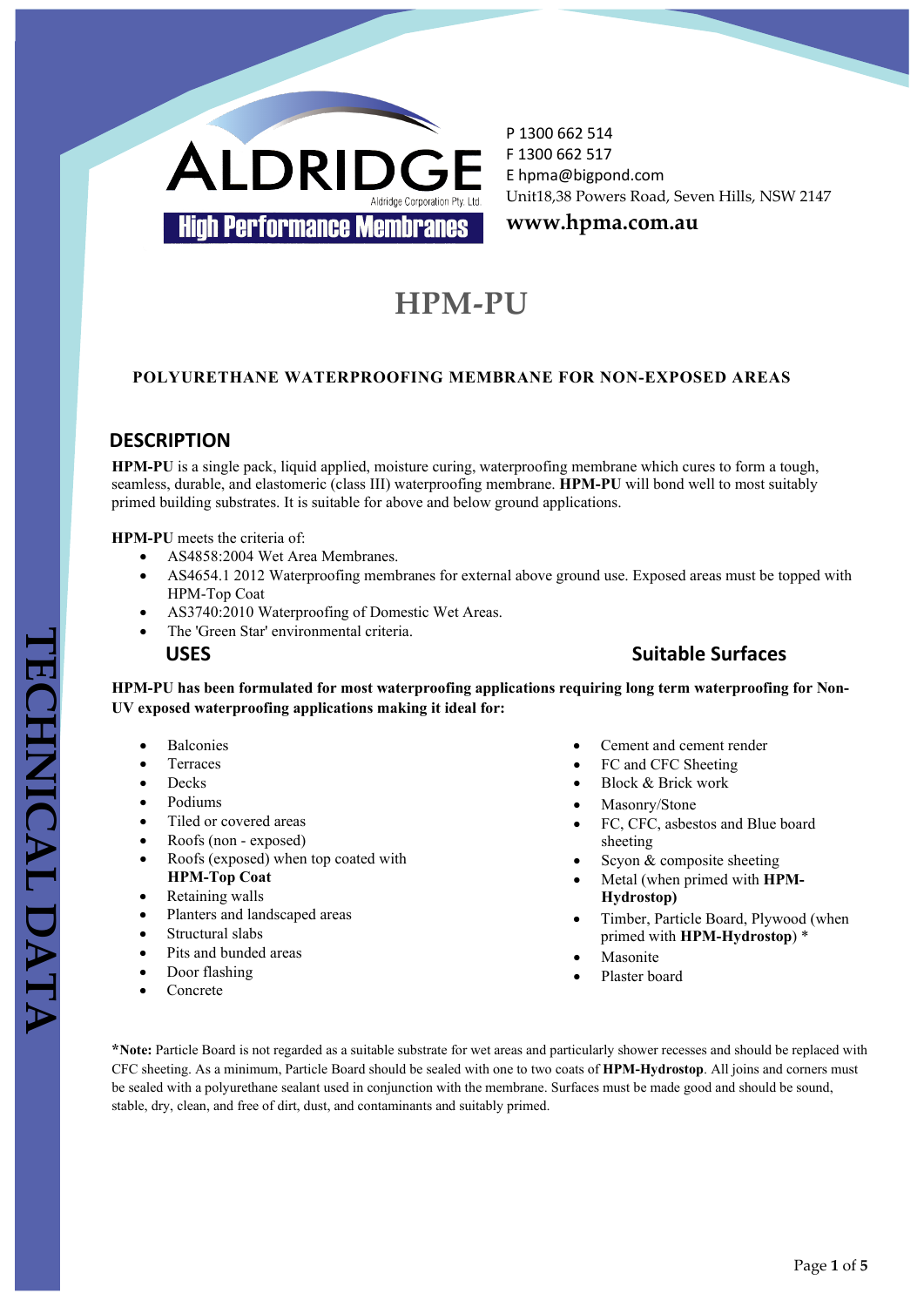

**www.hpma.com.au**

# **Benefits and Advantages**

**HPM-PU represents the highest standards in polyurethane waterproofing technology and provides the following benefits and advantages:**

- Single pack (no mixing) easy to apply anti-sag technology, up to 0.75mm
- Rapid cure (within 24 hours)
- Low VOC levels. Meets the 'Green Star' environmental criteria.
- Permanently flexible (tests show flexibility 360%- Class III)
- Bitumen and tar free will not stain grout or tiles.
- Self-leveling 100% bonded seamless membrane (no joints or laps)
- Formulated for wet area and under tile use.
- Safe to use.
- Excellent chemical & hydrostatic resistance
- Tough, Durable, and flexible
- High strength and puncture resistant
- Easily repaired and or maintained
- Easy to apply
- Odourless when cured
- Formulated to provide long term protection
- Inhibits mould and biological growth
- Australian Made and a long history of Australian use
- 
- Overcoat with **HPM-Top Coat** for trafficable areas or UV protection.
- It meets the Class III High Extensibility classification of AS4654.1 2012.
- Can be installed in accordance with AS3740:2010 wet area and AS4654.2 exterior, in exposed membrane applications in conjunction with **HPM-Top Coat.**
- Does not re-emulsify once fully cured, long term performance.

# **Specification**

The information contained in this product data sheet is typical but does not constitute a full specification as conditions and specific requirements may vary from project to project. The instructions should be considered as a minimum requirement. The applicator or contractor must use their skill, knowledge and experience to carry out additional works as may be necessary to meet the requirements of the project. Specification for specific projects should be sought from the company in writing.

# **Limitations**

- **HPM-PU** is not designed for long term direct exposure to UV and should be covered within six weeks.
- **HPM-PU** is not designed as a trafficable membrane although infrequent maintenance foot-traffic is acceptable during the construction phase.
- **HPM-PU** is not suitable for direct and prolonged contact with concentrations of chlorine above 10 ppm.
- Direct tile adhesion is not advised. Please note for direct tile bond applications seek Aldridge technical advice.
- **HPM-PU** cannot be applied directly to damp surfaces as this will cause gassing and bubbling of the membrane.
- In exposed areas, **HPM-PU** must be coated with HPM-Top Coat or covered.
- **HPM-PU** cannot be applied to slightly damp surfaces the product will not adhere. The surface must dry before the membrane can be applied, freedom from surface water and continual dampness is essential.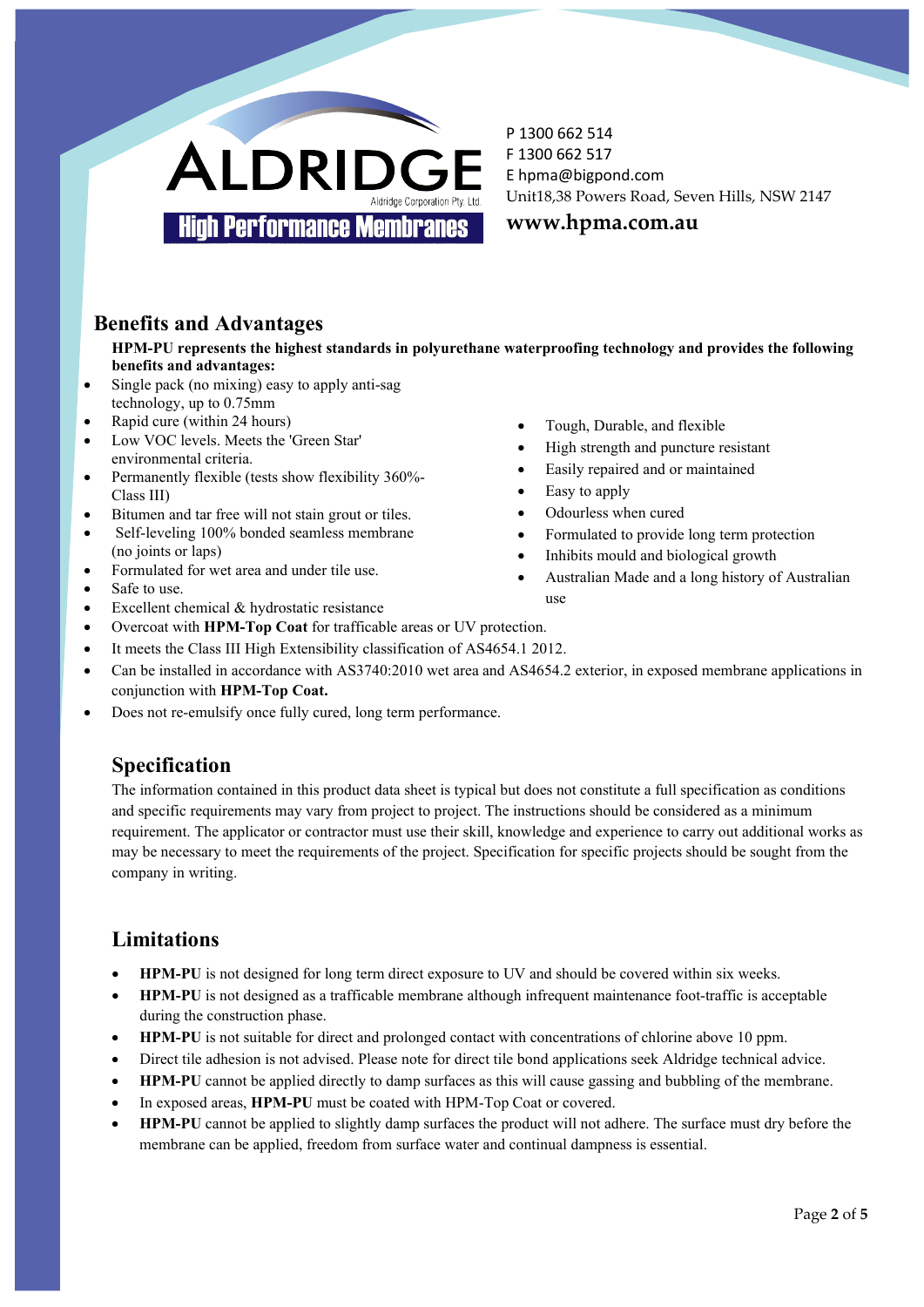

**www.hpma.com.au**

# **Precautions in Use**

Risk is considered low when used correctly. Precautions on the pail label and safety data sheets should be observed.

Use in well ventilated areas. Uncured product is combustible so keep all sources of ignition away from product and its vapors.

### **Priming**

Surfaces should ideally be suitably primed with **HPM-Hydrostop** applied at no less than 1L per 3m² or applied at or HPM-Pu Primer at 1L m<sup>2</sup> and allowed to dry. Primers need to be applied at no less than the relevant Aldridge Corporation TDS.

If there is a risk of entrapped moisture in the substrate which may cause the membrane to bubble or outgas, two coats of **HPM-Hydrostop** should be applied.

Excessively porous, friable, and dusty surfaces may require an additional priming coat.

### **Application**

Apply HPM-PU by brush roller, or squeegee (if using a squeegee it must be backrolled in a minimum of two coats, iusually a day apart so that the dry film thickness is 1.2mm. The minimum wet coat thickness per coat is 0.667mm. The second coat is best applied within 36 hours to achieve inter-coat adhesion bonding and avoid the need to reprime.

#### **General**

Apply **HPM-50FC** (a flexible polyurethane sealant) and tool off to form a solid coved 45º fillet extending 10mm on to the adjacent surfaces. Allow to cure. Apply the Duram membrane directly over the sealant and on the adjacent surfaces.

#### **Water Resistant Applications:**

Apply **HPM-PU** by brush, roller, broom, or squeegee to a dry film thickness 0.5 mm DFT. The minimum wet coat thickness is 0.6mm.

#### **Single Coat Application:**

In ideal conditions - Warm, dry weather, the membrane may be applied in a single coat after correct priming and at prescribed coverage rate and dry film thickness as for 2 coats. The membrane should be monitored to ensure bubbling, pin holing or damage does not occur. If this occurs, the wet membrane should be lightly over-rolled.

**HPM-Top Coat** is an aliphatic polyurethane topcoat which extends the life of the exposed membrane by providing UV protection.

When top coating **HPM-PU**, with **HPM-Top Coat**, allow **HPM-PU** to cure and then apply **HPM-Top Coat** at the approximate rate of 3 to 4 m² per Lt.

### **Coverage**

Coverage rate varies depending upon type, condition, porosity, texture of the surface and application technique.

1.5 Litres per m² for two coats combined, i.e. 0.75 Litres per m² per coat. Ensure that the DFT of the cured **HPM-PU** is 1.0mm for horizontal surfaces (minimum thickness per coat is 0.66mm WFT) and 1.0mm for vertical surfaces (0.55mm WFT).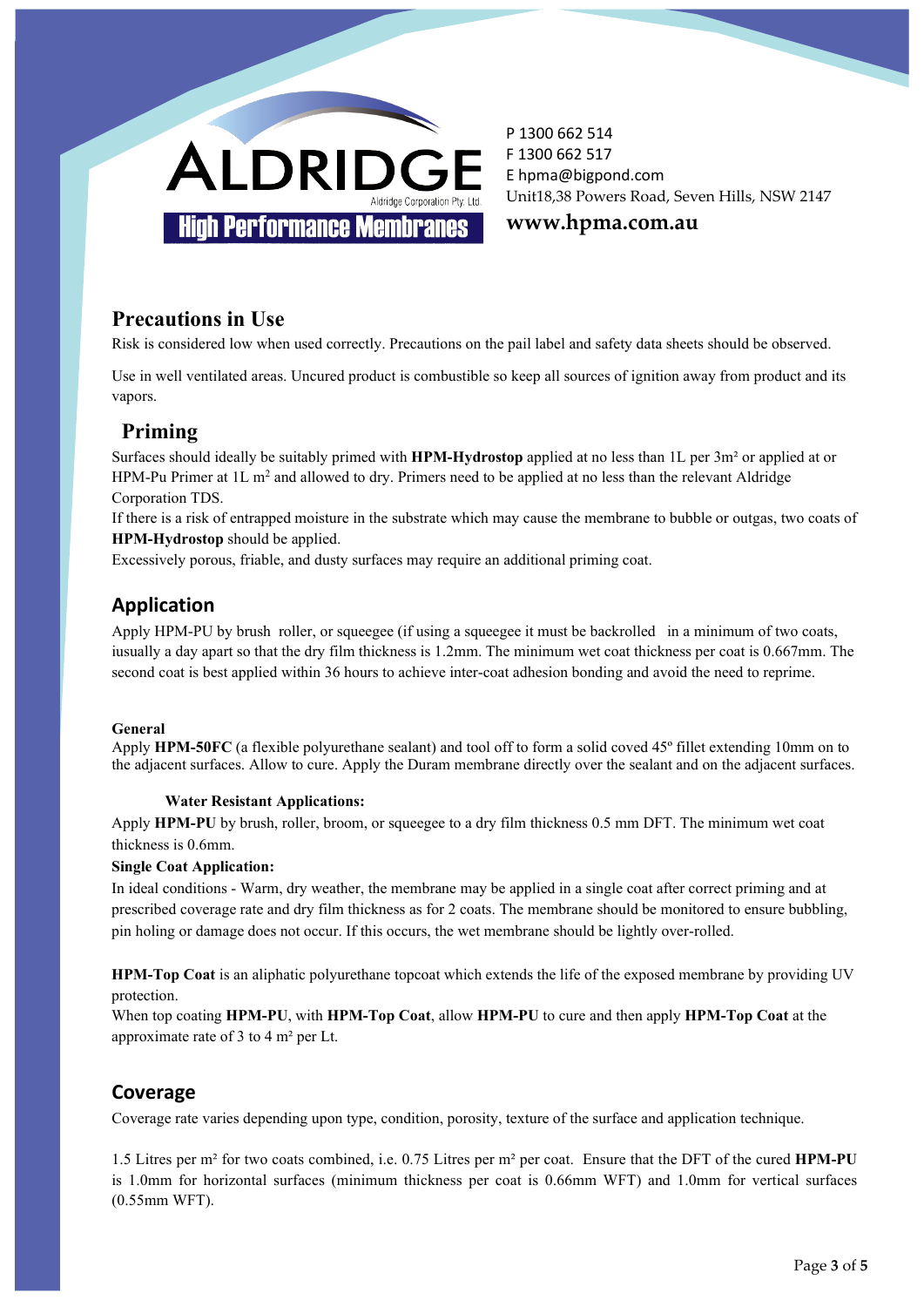

**www.hpma.com.au**

# **Drying and Curing**

Drying and curing of the product is affected by type, dryness and porosity of the surface, temperature, humidity, ventilation, climate conditions and application technique and therefore drying and curing can only be given as a guide.

Generally, **HPM-PU** is touch- dry within 4 to 6 hours with full cure within 24 hours. Recoat between 6-24 hours.

# **Tiling, Topping or Top Coating**

**HPM-PU** must be covered.

**For Tiling** – topped with a bedding of sand /cement screed. Acrylic bonding agents can be used in conjunction with sand/cement screed mixes for better strength and adhesion properties. When tiling, it is essential that adequate expansion joints are installed in accordance with good tiling practice, AS3958.1- 2007.

**Covered Roofs** – cover with protection sheeting, Geo Textile (drainage cell) pebbles.

**Ground Works/Landscaped Areas** – cover with protection sheeting and drainage cell prior to gravel drainage -clean fill.

### **Colours**

Grey. Colour may lighten after application in direct sunlight. Note: Slight Colour variation may occur between batches.

# **Clean Up**

Avoid spills. They are difficult to clean particularly on porous surfaces. On concrete and non-porous surfaces for wet spills use a cloth and **Xylene**. Do not clean off carpets as it is better to allow product to cure and then shave the carpet. Equipment should be immediately cleaned with Xylene

### **Storage and Packaging**

Keep in cool, dry place away from heat, flame, or combustible material. Product contains flammable solvents. Available in 15 Lt pails, 15 Litres of **HPM-PU** equates to 19.5kg.

Shelf life: 6 months in unopened container, best used within that period. As this is a moisture curing polyurethane some skinning of the product may occur. This should be cut out and removed. Balance of the product will be suitable for use.